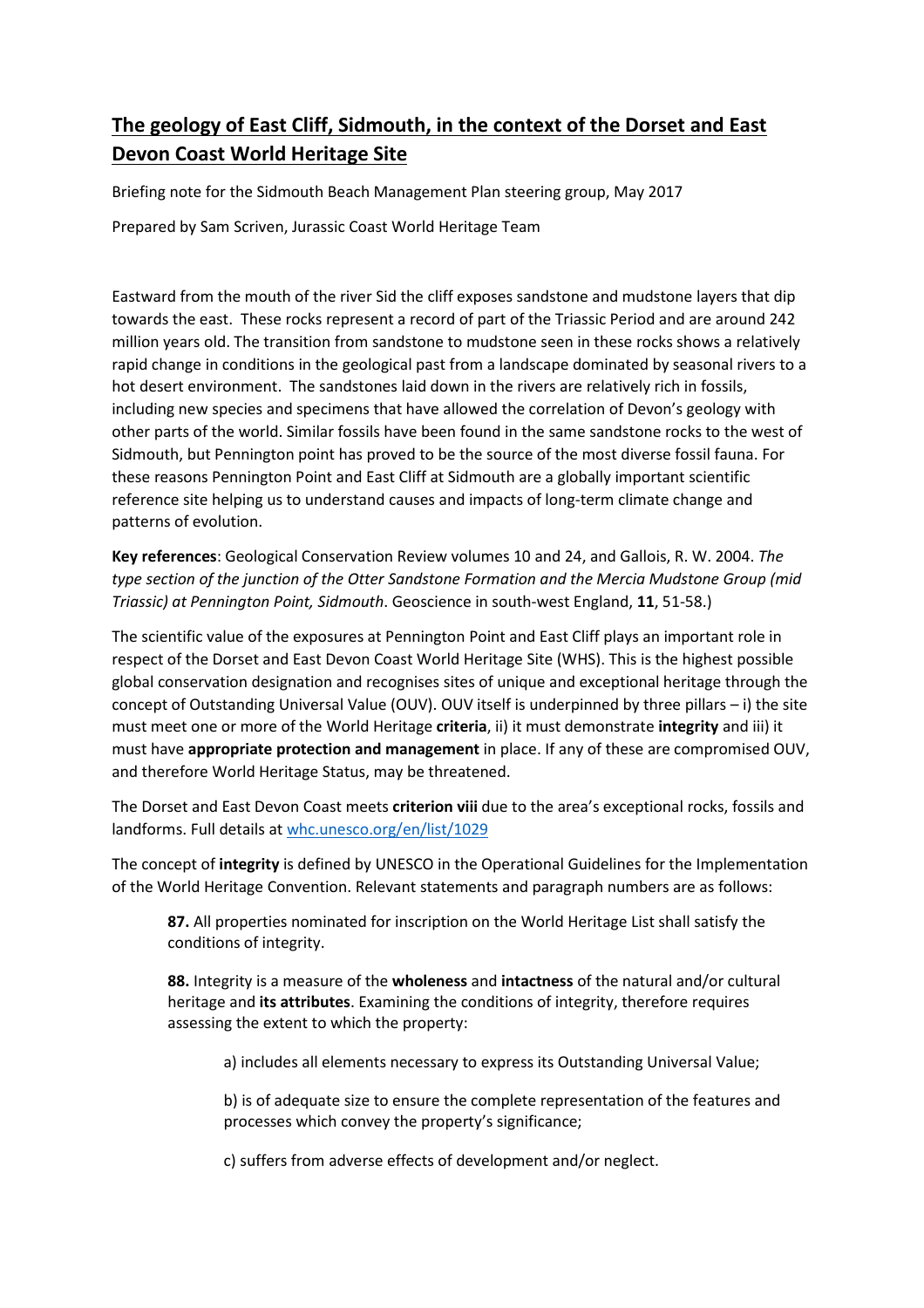This should be presented in a statement of integrity.

93. Properties proposed under criterion (viii) should contain all or most of the key interrelated and interdependent elements in their natural relationships. For example, an "ice age" area would meet the conditions of integrity if it includes the snow field, the glacier itself and samples of cutting patterns, deposition and colonization (e.g. striations, moraines, pioneer stages of plant succession, etc.); in the case of volcanoes, the magmatic series should be complete and all or most of the varieties of effusive rocks and types of eruptions be represented.

Attributes are aspects of a property which are associated with or express the Outstanding Universal Value and can be tangible or intangible. A full description of the Jurassic Coast's Attributes is appended to the end of this document. The statement for integrity for Dorset and East Devon Coast WHS includes the following statements:

- The nominated Site contains all of the key interdependent elements of the geological succession exposed on the coastline. It is a near-complete and unique succession of Triassic, Jurassic and Cretaceous rocks.
- Its completeness in representing key features of the Mesozoic Era is clearly demonstrated by the remarkable range of localities selected through the Geological Conservation Review (GCR)
- The fossil faunas at the key localities are often very rich, and show key, interrelated elements of the record of life.

The transitional boundary between the Otter Sandstone Formation and the Mercia Mudstone Group (as seen at Pennington Point and East Cliff) is vital to establishing the near continuous record of the Triassic Period exposed on the East Devon Coast, and so plays an important role in the integrity of the WHS. Whilst this boundary is also visible under High Cliff in certain conditions, the exposure of it at Pennington Point and East Cliff has been shown to be the superior of the two from a scientific point of view. For more details please refer to Gallois, R. W. 2004. The type section of the junction of the Otter Sandstone Formation and the Mercia Mudstone Group (mid Triassic) at Pennington Point, Sidmouth. Geoscience in south-west England, 11, 51-58.

Boundaries between geological units are crucial to understanding the large changes that take place over millions of years. In contrast to the separate rock units as a whole, which can be hundreds of meters thick, the boundaries between them are often very narrow and only visible and accessible in particular places. Pennington Point and East cliff is one such place and so is of great sensitivity relative to other locations along the WHS.

Together these characteristics account for two of the pillars of OUV – by helping to meet criteria viii and contributing to the integrity of the site. The third pillar – appropriate protection and management – comes through the inclusion of Pennington Point and East cliff in the Geological Conservation Review (GCR) and SSSI network. The baseline scientific value of the Otter Sandstone is described in the GCR volumes 10 and 24 and protected as part of the Sidmouth to Beer Coast SSSI. The GCR volumes are a baseline reference.

The image below shows the approximate position of the transitional boundary in the cliff and implications for coastal defence schemes.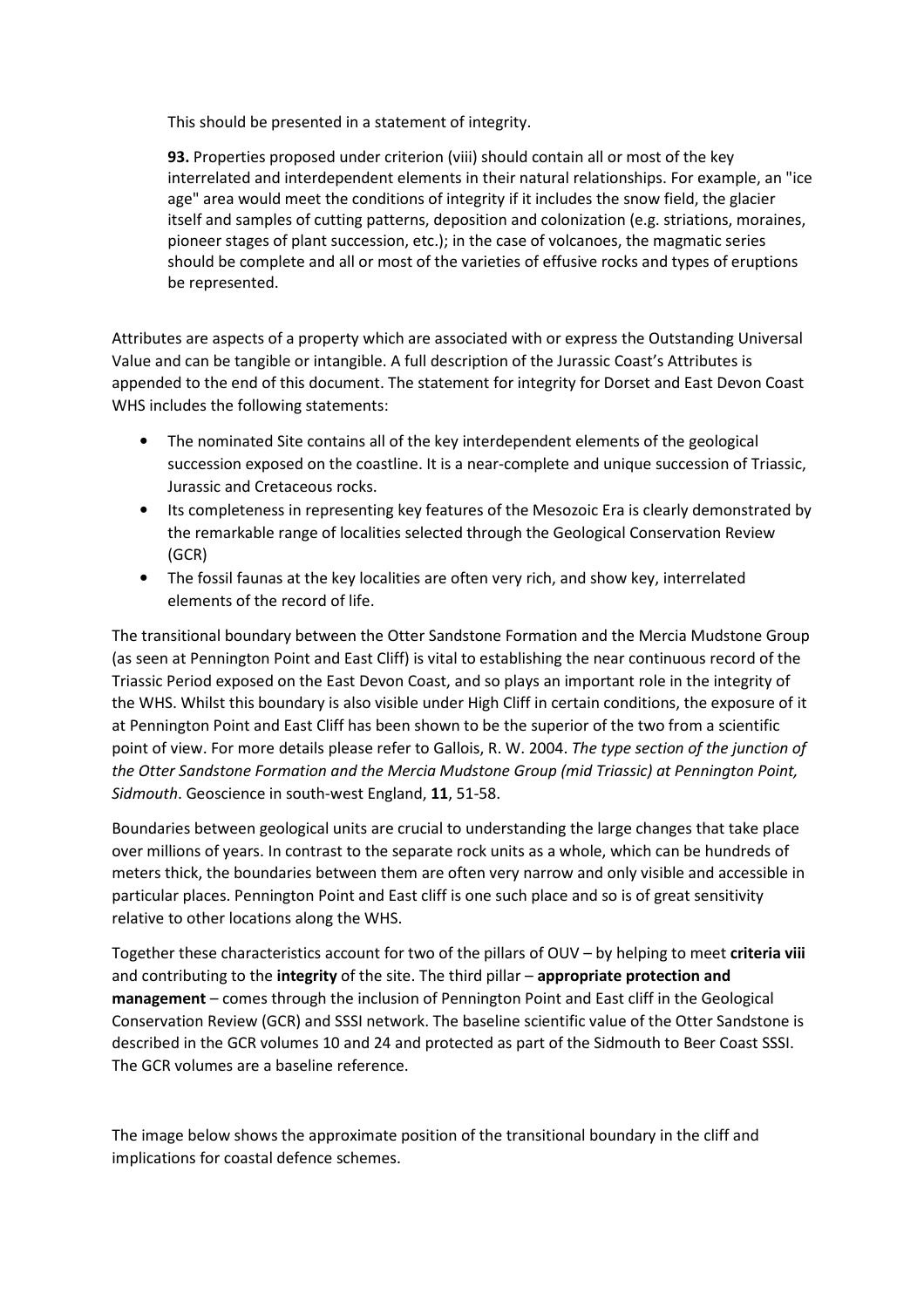

shoreline here would be a potentially significant threat to the integrity of the WHS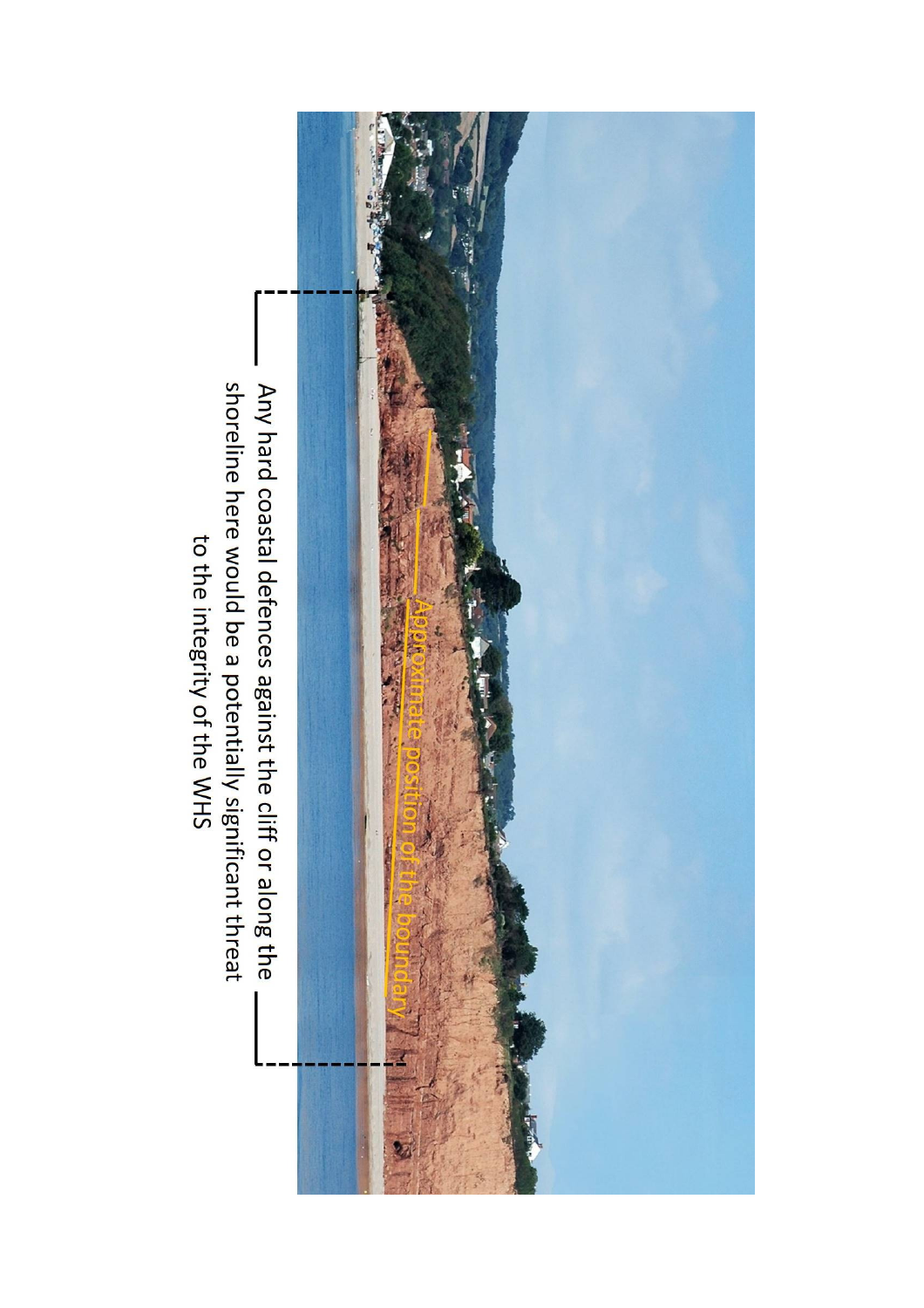## Attributes for the Dorset and East Devon Coast World Heritage Site

Agreed by Steering group meeting of 26/09/12

#### Introduction

The Earth science interests of the Dorset and East Devon Coast World Heritage Site are recognised within the Geological Conservation Review (GCR): a UK-wide audit of the best sites of their type in Great Britain. The GCR supports the Sites of Special Scientific Interest (SSSI) that provide the legal framework to protect the coast. The Site is currently monitored through the SSSI's but by looking at the GCR sites within them uses a set of very detailed attributes for the Site. Furthermore, the GCR sites on this coast lie within four categories; stratigraphy, palaeontology, geomorphology and structure, and are available on request.

#### Attributes

## 1) Stratigraphy (the rock record ) and structure

The property includes a near-continuous sequence of Triassic, Jurassic and Cretaceous rock exposures, representing almost the entire Mesozoic Era (between 251 and 66 million years ago), or approximately 185 million years of Earth history. Because the overall tilt or 'dip' of the rocks is gently to the east, each section of coast contains its own unique part of the story that add up to the whole; a globally significant site.

## 2) Palaeontological record

The property contains a diverse range of internationally important Mesozoic fossil localities, including key areas for Triassic reptiles, and for Jurassic and Cretaceous mammals, reptiles, fish and insects. These chart virtually one third of the entire evolution of complex life forms. The ammonite zonation is also important as these animals changed rapidly through time and can therefore be used to date the relative ages of the rocks and place them in a time context with other sites.

#### 3) Geomorphological features and processes

A wide range of significant geomorphological features and processes are also represented within the property. It is renowned for its demonstration of landsliding, and of beach formation and evolution in relation to changing sea level, including raised beaches and offshore peat deposits. The coast demonstrates spectacularly how geological structure controls the evolution of bays and headlands and how erosion on a discordant and concordant coastline creates these features. There are also superb examples of the formation of caves, arches and sea stacks.

## 4) Ongoing scientific investigation and educational use, and role in the history of science.